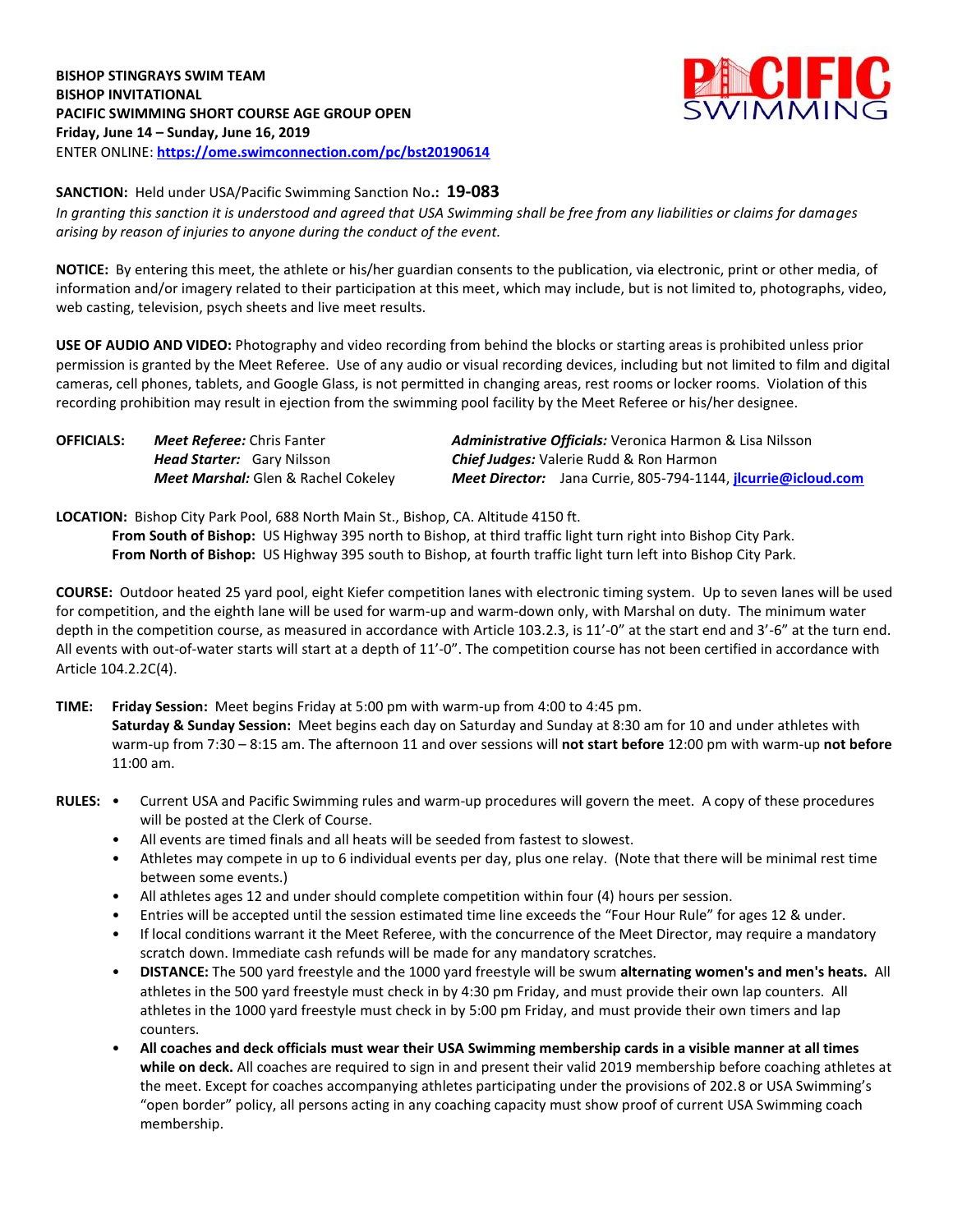- **RELAYS:** Relays will be deck entered at the Clerk of Course, where entry cards will be available.
	- Relay entries are due by 9:00 am for the morning session, and by 30 minutes after the start of the afternoon session.
	- Entry Fees of \$9 per relay are due with the entries or by Sunday at 8:30 am.
	- Clubs may enter as many relays as they wish. Relay athletes must be entered in the meet (no relay-only athletes), and must not be Unattached.
	- Order of athletes must be clearly marked on the relay card and shall not be changed after the lead athlete is called to the blocks.
	- Within the stated ages, all relays are "open gender" any gender combination of athletes may participate.

**UNACCOMPANIED ATHLETES:** Any USA Swimming athlete-member competing at the meet must be accompanied by a USA Swimming member-coach for the purposes of athlete supervision during warm-up, competition and warm-down. If a coach-member of the athlete's USA Swimming Club does not attend the meet to serve in said supervisory capacity, it is the responsibility of the athlete or the athlete's legal guardian to arrange for supervision by a USA Swimming member-coach. The Meet Director or Meet Referee may assist the athlete in making arrangements for such supervision; however, it is recommended that such arrangements be made in advance of the meet by the athlete's USA Swimming Club Member-Coach.

**RACING START CERTIFICATION:** Each athlete must be certified by a USA Swimming member-coach as being proficient in performing a racing start, or must start the race in the water. It is the responsibility of the athlete or the athlete's legal guardian to ensure compliance with this requirement.

**RESTRICTIONS:** the following prohibitions apply to all areas of the meet venue including the pool deck, locker rooms, spectator seating, standing areas, and all areas used by athletes during the meet and during warm-up periods.

- No smoking or use of tobacco products.
- No sale or use of alcoholic beverages.
- No glass containers.
- No use of cell phones in the locker rooms or behind the starting blocks.
- No animals except working service animals are permitted.
- Deck changes are prohibited.
- Destructive devices, to include but not limited to, explosive devices and equipment, firearms (open or concealed), blades, knives, mace, stun guns and blunt objects are strictly prohibited in the swimming facility and its surrounding areas. If observed, the Meet Referee or his/her designee may ask that these devices be stored safely away from the public or removed from the facility. Noncompliance may result in the reporting to law enforcement authorities and ejection from the facility. Law enforcement officers (LEO) are exempt per applicable laws.
- Operation of a drone, or any other flying apparatus, is prohibited over the venue (pools, athlete/coach areas, spectator areas and open ceiling locker rooms) any time athletes, coaches, officials and/or spectators are present.
- There will be closed areas of the deck cooperation of athletes, families and coaches will be appreciated.

## **ELIGIBILITY:**

- Athletes must be current athlete members of USA Swimming and enter their name and registration number exactly as they are shown in their USA Swimming registration. If this is not done, it may be difficult to match the athlete with the registration and times database. The meet host will check all athlete registrations against the SWIMS database and if not found to be registered, the Meet Director shall accept the registration at the meet (a \$10 surcharge will be added to the regular registration fee). Duplicate registrations will be refunded by mail.
- Disabled athletes, attached or unattached, are welcome to attend this meet and should contact the Meet Referee regarding special accommodations on entry times and seeding per Pacific Swimming policy.
- Any deck entries, and any athletes 19 years of age and older, shall swim for time only, and shall not receive awards or score points.
- The athlete's age will be the age of the athlete on the first day of the meet.

**ENTRY TIMES:** Entries must be submitted using the athlete's best short-course yards time for each event (converted times allowed). All entry times must be in yards. Entries with **"NO TIME" (NT) will be accepted**. Relay entry times may be coach-estimated.

**ENTRY FEES:** \$4.00 per event plus a \$9.00 per athlete participation fee, and \$9.00 per relay team. **NO REFUNDS** will be given except in the case of mandatory scratch-down. Entries will be rejected if not accompanied by the required fees.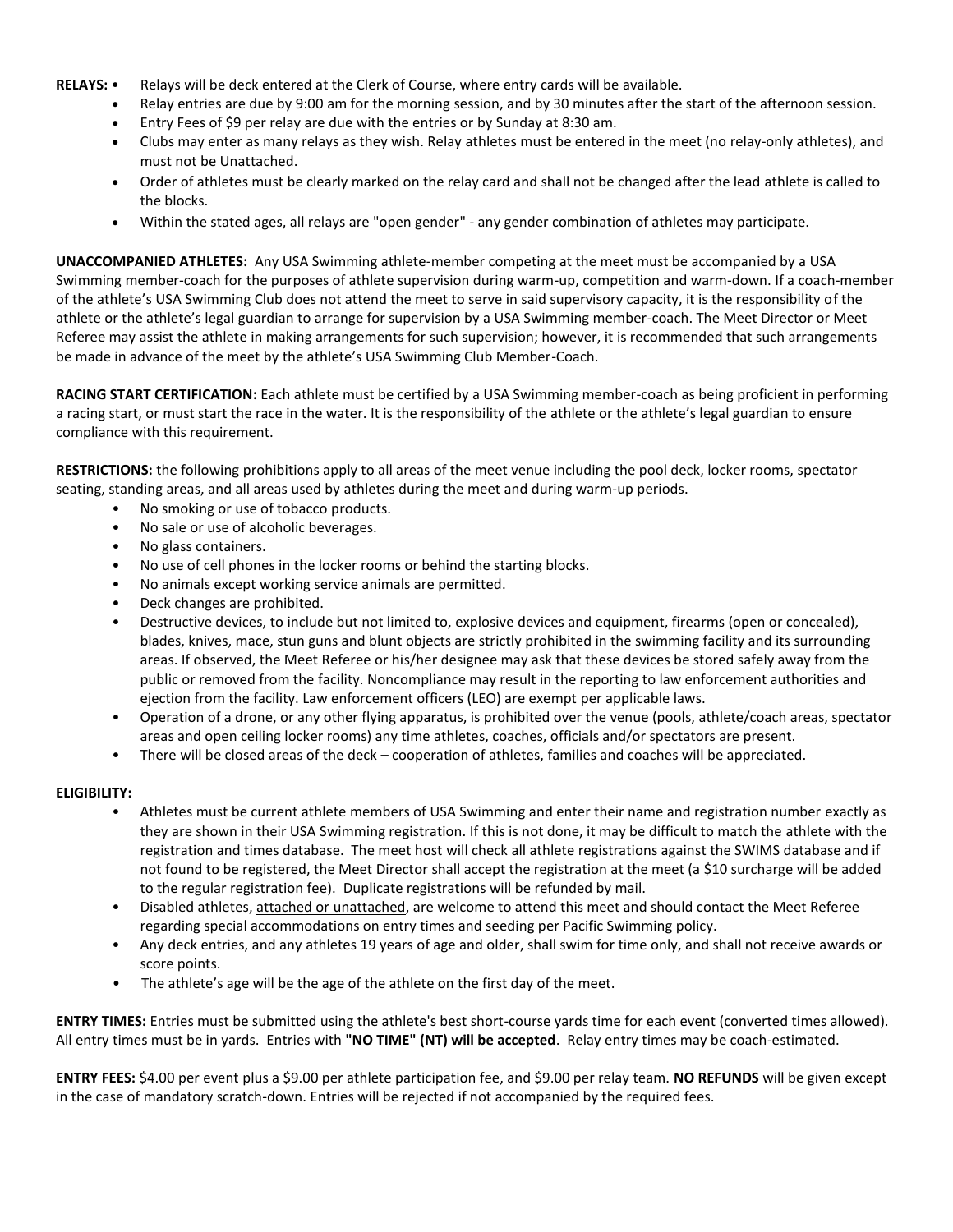**ENTRY DEADLINES:** entries will be accepted by mail or online until the applicable deadline listed below, **or when a session becomes full and is closed early per the rules section above, whichever is first.** NO ENTRY CHANGES WILL BE ALLOWED. **Check https://ome.swimconnection.com/pc/bst20190614 for session open or closed status. Any late entries received** will be held for possible conversion to **deck entries** at the meet.

**DECK ENTRIES:** deck entries **may** be accepted at the meet, for time only and subject to proof of USA Swimming registration, on a first-come first-served basis until the event is closed for seeding or the session is full. Proof of registration shall only be via Deck Pass, USA Swimming Team Portal roster, presentation of paper registration card, or prior entry in the meet by the regular entry deadline. **Any Deck entries must be submitted at the meet, or by Wednesday, June 12, 2019 t[o jlcurrie@icloud.com.](mailto:jlcurrie@icloud.com)**

**SWIMCONNECTION ENTRIES:** enter at **https://ome.swimconnection.com/pc/bst20190614** to receive an immediate entry confirmation. Online entry requires payment by credit card using their secure site. The "billing information" email should be brought to the meet as proof of entry. Swim Connection, LLC charges a processing fee for this service, equal to \$1 per athlete plus 5% of the total Entry Fees. Please note that the processing fee is a separate fee from the Entry Fees. If you do not wish to pay the processing fee, enter the meet using a mail entry. **Entering online is a convenience, is completely voluntary, and is in no way required or expected of an athlete by Pacific Swimming.** Online entries will not be accepted after **WEDNESDAY, JUNE 5, 2019 at 11:59 PM.**

**TEAMUNIFY ENTRIES:** ALL entries submitted via TeamUnify must be committed, approved, and synchronized with the meet host no later than 11:59 pm Wednesday, June 5, 2019, or when a session is closed early, whichever occurs first. Entries that are not committed, approved, and synchronized in TeamUnify are incomplete and shall not be accepted after a session closes.

**MAILED OR HAND DELIVERED ENTRIES**: Entries must be on the attached consolidated entry form. Forms must be filled out completely and printed clearly*.* Entries must be postmarked by midnight, **MONDAY, JUNE 3, 2019** or hand delivered by **WEDNESDAY, JUNE 5, 2019**. Requests for confirmation of receipt of entries should include a self-addressed envelope.

**Make check payable to:** BST **Mail entries to:** Bishop Swim Team **Hand deliver entries to:** Bishop City Park Pool (5:00 PM – 6:30 PM) P.O. Box 1 Attention: Jana Currie Bishop, CA 93515 688 North Main Street Bishop, CA 93514

**CHECK IN:** The meet will be deck seeded. Athletes must check in at the Clerk-of-Course. Except for Friday distance events, the first four events of each session will close **30 minutes BEFORE** the start of the session. The remaining events shall be closed for seeding **30 minutes prior** to the estimated start of the first heat of the event. **Please see distance rules for special rules regarding the distance events.** Athletes who do not check in will not be allowed to compete in the event.

**SCRATCHES:** Athletes who must withdraw from an event after they have been seeded are requested to inform the referee immediately. Any athletes not reporting for or competing in an individual timed final event *shall not* be penalized.

**AWARDS:** High Point Awards: Individual high point, runner up high point, and third place high point will be awarded to boys and girls for 6&Under, 7, 8, 9, 10, 11, 12, 13, 14, 15, 16, 17, and 18 ages. Individual Events: Ribbons for  $1^{\rm st}$  –  $8^{\rm th}$  place will be awarded to 6& Under, 7, 8, 9, 10, 11, 12, 13, 14, 15, 16, 17, and 18 ages. Athletes 19 years of age and older will not receive awards. **Note: High Point awards will be presented Sunday after each session. Individual awards and High Point awards not claimed must be picked up at the end of the meet. Each club is asked to designate a club representative to claim awards. NO AWARDS WILL BE MAILED.**

**ADMISSION:** Free. A three-day meet program will be available for a fee.

**SNACK BAR:** A snack bar will be available throughout the competition on Saturday and Sunday serving hot breakfast, hot lunches, snow cones, and other nutritious items and beverages.

**HOSPITALITY:** Coaches and working deck officials will be provided lunch. Hospitality will serve refreshments to coaches, working deck officials, timers and volunteers.

**TIMERS:** Clubs will be assigned lanes based on the number of club athletes entered (host club will not be expected to time). All athletes in the 1000 yard freestyle must provide their own timers.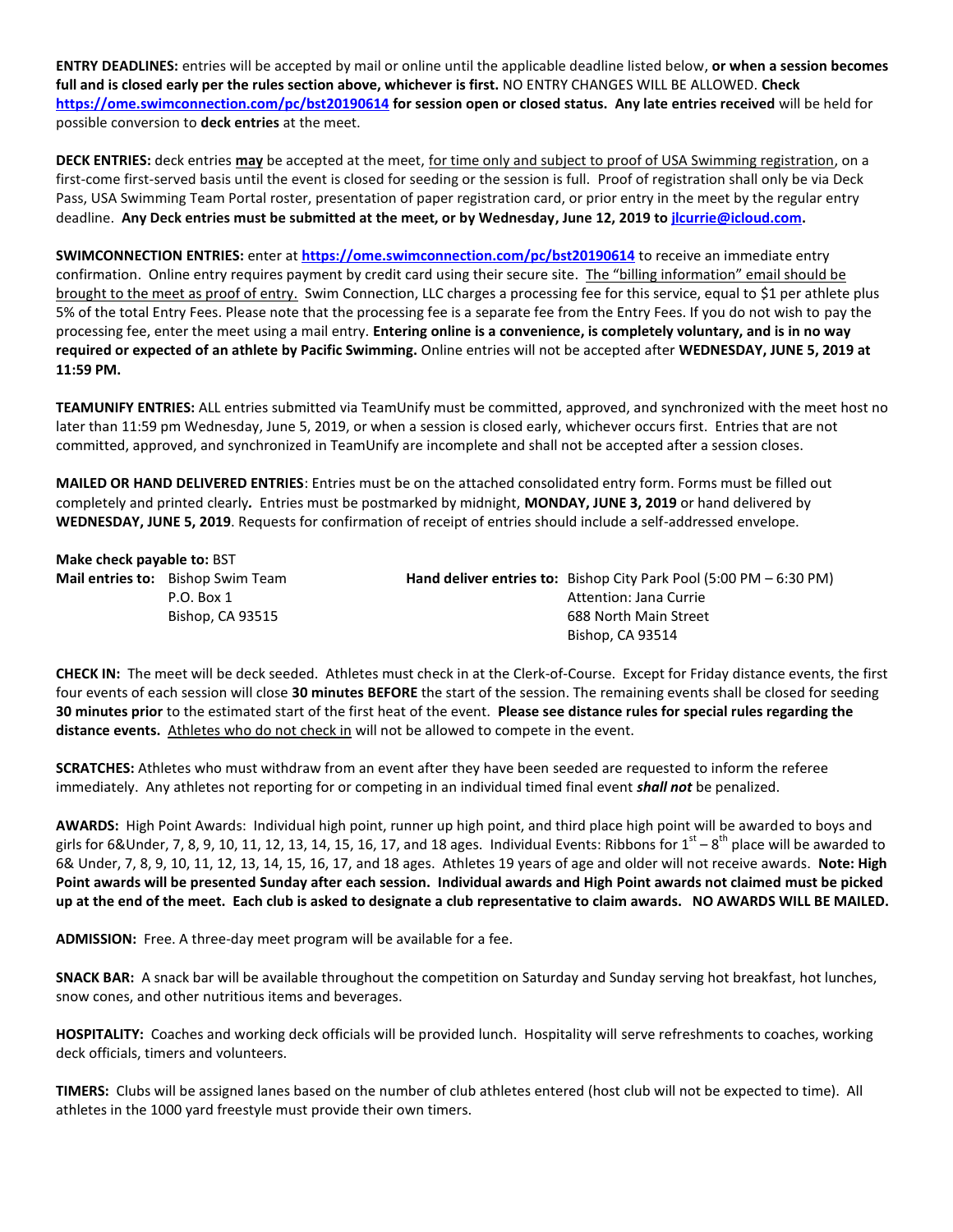**MINIMUM OFFICIALS:** All available USA Swimming certified officials are welcomed and encouraged to work at this meet. As the number of certified officials allows, interested parents/trainees are also welcome to shadow working officials for education and/or mentoring. Participating clubs are *requested* to provide at least the following number of certified and carded officials for each session:

| Club athletes entered in session | <b>Trained and carded officials requested</b> |
|----------------------------------|-----------------------------------------------|
| $1 - 10$                         |                                               |
| $11 - 25$                        |                                               |
| $26 - 50$                        | $\mathcal{P}$                                 |
| 51-75                            | 3                                             |
| 76-100                           | 4                                             |
| 101 or more                      | 5                                             |

## **EVENT SUMMARY**

|          | 8 & Under          | $9 - 10$        | $11 - 12$        | 13 & Over        |
|----------|--------------------|-----------------|------------------|------------------|
|          | 400 IM (8 only)    | 400 IM          | 400 IM           | 400 IM           |
| Friday   | 500 Free (8 only)  | <b>500 Free</b> | <b>500 Free</b>  | <b>500 Free</b>  |
|          | 1000 Free (8 only) | 1000 Free       | 1000 Free        | 1000 Free        |
|          | 100 IM             | 100 IM          | 200 IM           | 200 IM           |
|          | 50 Free            | 100 Free        | 100 IM           |                  |
|          | 25 Fly             | 50 Fly          | 100 Free         | 100 Free         |
| Saturday | 50 Breast          | 100 Back        | 200 Back         | 200 Back         |
|          | 25 Back            | 50 Breast       | 100 Back         |                  |
|          | 200 Free Relay     | 200 Free Relay  | 200 Fly          | 200 Fly          |
|          | 100 Free Relay     | 100 Free Relay  | 50 Fly           |                  |
|          |                    |                 | 50 Breast        | 100 Breast       |
|          |                    |                 | 200 Medley Relay | 200 Medley Relay |
|          | 50 Fly             | 100 Fly         | 100 Fly          | 100 Fly          |
|          | 25 Breast          | 50 Back         | 50 Back          | 100 Back         |
| Sunday   | 25 Free            | 200 Free        | 200 Free         | 200 Free         |
|          | 50 Back            | 100 Breast      | 200 Breast       | 200 Breast       |
|          | 100 Free           | 50 Free         | 100 Breast       |                  |
|          |                    |                 | 50 Free          | 50 Free          |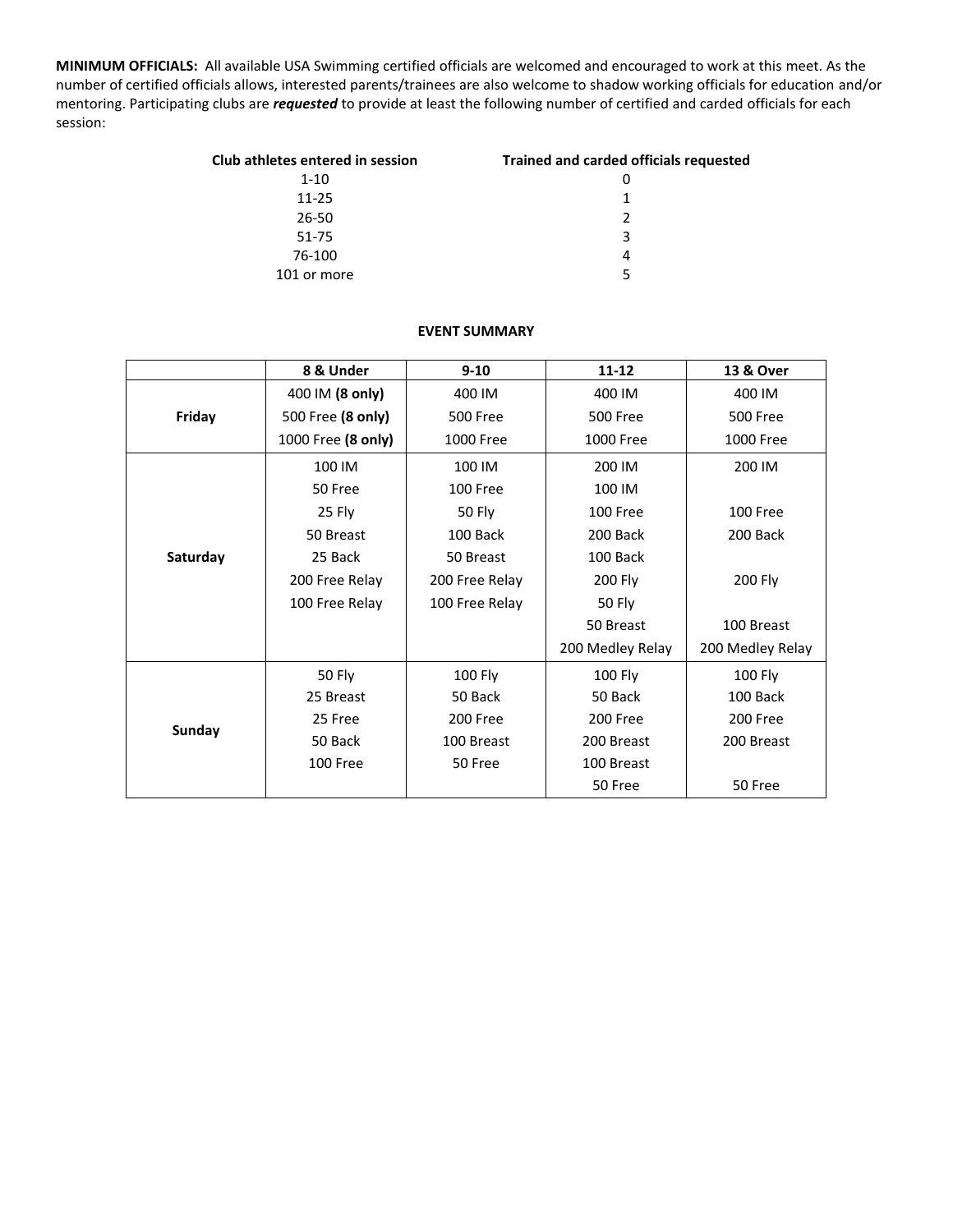| Friday, June 14, 2019 - PM Session |                  |                |                     |  |  |  |  |
|------------------------------------|------------------|----------------|---------------------|--|--|--|--|
| Girls Event #                      | <b>Age Group</b> | Event          | <b>Boys Event #</b> |  |  |  |  |
|                                    | 8 & Over         | 400 IM         |                     |  |  |  |  |
|                                    | 8 & Over         | 500 Freestyle  |                     |  |  |  |  |
|                                    | 8 & Over         | 1000 Freestyle |                     |  |  |  |  |

| Saturday, June 15, 2019 - AM Session |                  |                 |                     |  | Sunday, June 16, 2019 - AM Session |                  |                  |  |
|--------------------------------------|------------------|-----------------|---------------------|--|------------------------------------|------------------|------------------|--|
| Girls Event #                        | <b>Age Group</b> | Event           | <b>Boys Event #</b> |  | Girls Event #                      | <b>Age Group</b> | Event            |  |
| 7                                    | $9 - 10$         | 100 IM          | 8                   |  | 51                                 | $9 - 10$         | 100 Butterfly    |  |
| 9                                    | 8 & Under        | 100 IM          | 10                  |  | 53                                 | 8 & Under        | 50 Butterfly     |  |
| 11                                   | $9 - 10$         | 100 Freestyle   | 12                  |  | 55                                 | $9 - 10$         | 50 Backstroke    |  |
| 13                                   | 8 & Under        | 50 Freestyle    | 14                  |  | 57                                 | 8 & Under        | 25 Breaststroke  |  |
| 15                                   | $9 - 10$         | 50 Butterfly    | 16                  |  | 59                                 | $9 - 10$         | 200 Freestyle    |  |
| 17                                   | 8 & Under        | 25 Butterfly    | 18                  |  | 61                                 | 8 & Under        | 25 Freestyle     |  |
| 19                                   | $9 - 10$         | 100 Backstroke  | 20                  |  | 63                                 | $9 - 10$         | 100 Breaststroke |  |
| 21                                   | 8 & Under        | 50 Breaststroke | 22                  |  | 65                                 | 8 & Under        | 50 Backstroke    |  |
| 23                                   | $9 - 10$         | 50 Breaststroke | 24                  |  | 67                                 | $9 - 10$         | 50 Freestyle     |  |
| 25                                   | 8 & Under        | 25 Backstroke   | 26                  |  | 69                                 | 8 & Under        | 100 Freestyle    |  |
| 27                                   | 10 & Under       |                 | 27                  |  |                                    |                  |                  |  |
|                                      | open gender      | 200 Free Relay  |                     |  |                                    |                  |                  |  |
| 28                                   | 10 & Under       | 100 Free Relay  | 28                  |  |                                    |                  |                  |  |
|                                      | open gender      |                 |                     |  |                                    |                  |                  |  |

|               |                  | Saturday, June 15, 2019 – AM Session |                     | Sunday, June 16, 2019 – AM Session |                  |                  |                     |  |  |
|---------------|------------------|--------------------------------------|---------------------|------------------------------------|------------------|------------------|---------------------|--|--|
| Girls Event # | <b>Age Group</b> | Event                                | <b>Boys Event #</b> | <b>Girls Event #</b>               | <b>Age Group</b> | Event            | <b>Boys Event #</b> |  |  |
|               | $9 - 10$         | 100 IM                               | 8                   | 51                                 | $9 - 10$         | 100 Butterfly    | 52                  |  |  |
| 9             | 8 & Under        | 100 IM                               | 10                  | 53                                 | 8 & Under        | 50 Butterfly     | 54                  |  |  |
| 11            | $9 - 10$         | 100 Freestyle                        | 12                  | 55                                 | $9 - 10$         | 50 Backstroke    | 56                  |  |  |
| 13            | 8 & Under        | 50 Freestyle                         | 14                  | 57                                 | 8 & Under        | 25 Breaststroke  | 58                  |  |  |
| 15            | $9 - 10$         | 50 Butterfly                         | 16                  | 59                                 | $9 - 10$         | 200 Freestyle    | 60                  |  |  |
| 17            | 8 & Under        | 25 Butterfly                         | 18                  | 61                                 | 8 & Under        | 25 Freestyle     | 62                  |  |  |
| 19            | $9 - 10$         | 100 Backstroke                       | 20                  | 63                                 | $9 - 10$         | 100 Breaststroke | 64                  |  |  |
| 21            | 8 & Under        | 50 Breaststroke                      | 22                  | 65                                 | 8 & Under        | 50 Backstroke    | 66                  |  |  |
| 23            | $9 - 10$         | 50 Breaststroke                      | 24                  | 67                                 | $9 - 10$         | 50 Freestyle     | 68                  |  |  |
| 25            | 8 & Under        | 25 Backstroke                        | 26                  | 69                                 | 8 & Under        | 100 Freestyle    | 70                  |  |  |
|               |                  |                                      |                     |                                    |                  |                  |                     |  |  |

|    | Saturday, June 15, 2019 - PM Session |                     |    |  |    |           | Sunday, June 16, 2019 - PM Session |
|----|--------------------------------------|---------------------|----|--|----|-----------|------------------------------------|
| 29 | 11 & Over                            | 200 IM              | 30 |  | 71 | 13 & Over | 100 Butterfly                      |
| 31 | $11 - 12$                            | 100 IM              | 32 |  | 73 | $11 - 12$ | 100 Butterfly                      |
| 33 | 13 & Over                            | 100 Freestyle       | 34 |  | 75 | 13 & Over | 100 Backstroke                     |
| 35 | $11 - 12$                            | 100 Freestyle       | 36 |  | 77 | $11 - 12$ | 50 Backstroke                      |
| 37 | 11 & Over                            | 200 Backstroke      | 38 |  | 79 | 13 & Over | 200 Freestyle                      |
| 39 | $11 - 12$                            | 100 Backstroke      | 40 |  | 81 | $11 - 12$ | 200 Freestyle                      |
| 41 | 11 & Over                            | 200 Butterfly       | 42 |  | 83 | 11 & Over | 200 Breaststroke                   |
| 43 | $11 - 12$                            | 50 Butterfly        | 44 |  | 85 | $11 - 12$ | 100 Breaststroke                   |
| 45 | 13 & Over                            | 100 Breaststroke    | 46 |  | 87 | 13 & Over | 50 Freestyle                       |
| 47 | $11 - 12$                            | 50 Breaststroke     | 48 |  | 89 | $11 - 12$ | 50 Freestyle                       |
| 49 | 11 & Over<br>open gender             | 200 Medley<br>Relay | 49 |  |    |           |                                    |

|     |           | Saturday, June 15, 2019 - PM Session |    | Sunday, June 16, 2019 - PM Session |           |                  |    |
|-----|-----------|--------------------------------------|----|------------------------------------|-----------|------------------|----|
| 29  | 11 & Over | 200 IM                               | 30 | 71                                 | 13 & Over | 100 Butterfly    | 72 |
| 31  | $11 - 12$ | 100 IM                               | 32 | 73                                 | $11 - 12$ | 100 Butterfly    | 74 |
| 33. | 13 & Over | 100 Freestyle                        | 34 | 75                                 | 13 & Over | 100 Backstroke   | 76 |
| 35  | $11 - 12$ | 100 Freestyle                        | 36 | 77                                 | $11 - 12$ | 50 Backstroke    | 78 |
| 37  | 11 & Over | 200 Backstroke                       | 38 | 79                                 | 13 & Over | 200 Freestyle    | 80 |
| 39  | $11 - 12$ | 100 Backstroke                       | 40 | 81                                 | $11 - 12$ | 200 Freestyle    | 82 |
| 41  | 11 & Over | 200 Butterfly                        | 42 | 83                                 | 11 & Over | 200 Breaststroke | 84 |
| 43  | $11 - 12$ | 50 Butterfly                         | 44 | 85                                 | $11 - 12$ | 100 Breaststroke | 86 |
| 45  | 13 & Over | 100 Breaststroke                     | 46 | 87                                 | 13 & Over | 50 Freestyle     | 88 |
| 47  | $11 - 12$ | 50 Breaststroke                      | 48 | 89                                 | $11 - 12$ | 50 Freestyle     | 90 |
|     |           |                                      |    |                                    |           |                  |    |